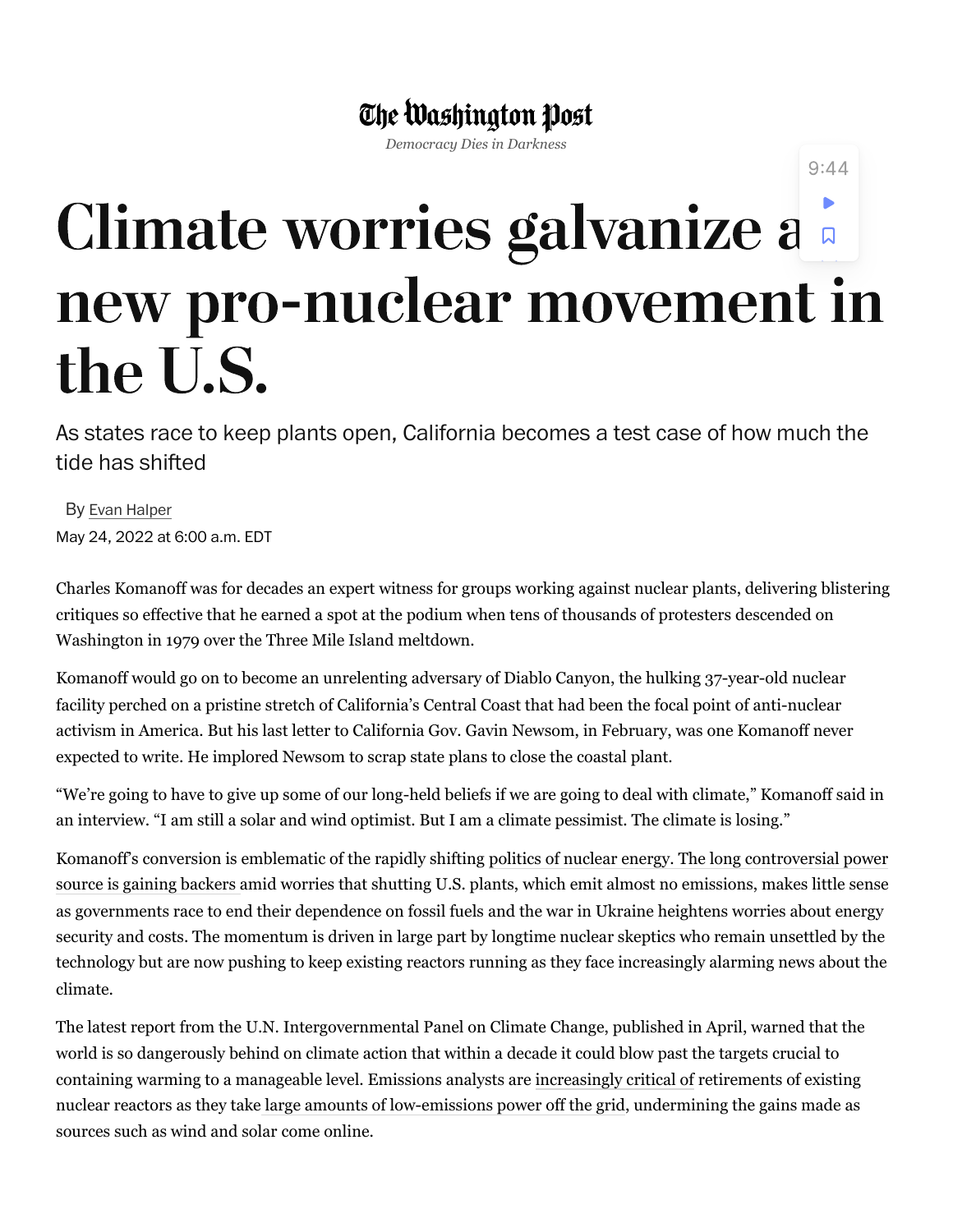The movement to keep plants open comes despite persistent worries about toxic waste and just a decade after the nuclear disaster at Japan's Fukushima plant. It has been boosted by [growing public acceptance of nuclear power](https://www.climateadvocacylab.org/system/files/CAclimatehealthpoll.pdf) and has nurtured an unlikely coalition of industry players, erstwhile anti-nukers, and legions of young grass-roots environmental activists more worried about climate change than nuclear accidents.

"I am part of a whole generation of people who became frightened of nuclear power, but I am also more  $\gtrsim 14$  [0] entertain nuclear than I once was because there is a climate crisis," said John Parsons, an energy scholar and co-author of [a report](https://news.mit.edu/2021/diablo-canyon-nuclear-plant-1108) that urges California to postpone the closure of Diablo Canyon.

"When you want to go to net zero and there are hours of the day with no sun and weeks when the wind i blowing, it becomes a much bigger task to ensure you have enough power," Parsons said. "Nuclear becomes essential."

California isn't alone in taking another look at nuclear. Four states racing to meet their climate goals — New York, New Jersey, Connecticut and Illinois — have recently shifted course on nuclear power, [using clean energy subsidies](https://www.state.nj.us/bpu/newsroom/2021/approved/20210427.html) once set aside for only wind and solar to [keep plants open](https://www.illinois.gov/news/press-release.23893.html).

Michigan Gov. Gretchen Whitmer (D) tried to prevent the closure of the Palisades nuclear plant south of Grand Rapids, which powered the equivalent of 800,000 homes before shutting down on Friday. She called keeping the plant open a "top priority" of her administration in [an April letter](https://www.michigan.gov/whitmer/news/press-releases/2022/04/20/whitmer-calls-for-federal-investment-to-protect-jobs-and-shore-up-energy-needs) to the Energy Department that cited the state's climate goals.

And Newsom shocked his state a few weeks ago by announcing that he is now open to extending the life of Diablo Canyon. He had helped broker [the plan](https://www.washingtonpost.com/business/economy/california-utility-to-close-diablo-canyon-nuclear-power-reactors-by-2025/2016/06/21/8fd13b62-37af-11e6-8f7c-d4c723a2becb_story.html?itid=lk_inline_manual_22) to close the plant by 2025, hailed as a milestone of the anti-nuclear movement.

California officials had long argued the state was different, full of potential to go carbon neutral without nuclear energy. But the state is reconsidering as it faces the risk of renewed blackouts and now stands out as a key test case for the new nuclear movement.

The Biden administration, which has [encouraged California to reconsider](https://www.reuters.com/markets/commodities/us-energy-chief-hints-california-may-grant-reprieve-its-last-nuclear-plant-2021-11-30/) Diablo Canyon's closure in three years, announced last month [billions of dollars in new federal subsidies](https://www.washingtonpost.com/business/2022/04/19/biden-administration-launches-6-billion-nuclear-plant-bailout/?itid=lk_inline_manual_24) designed to prolong the life of such nuclear operations. Days later, Newsom told the Los Angeles Times editorial board that [he is now open to tearing up](https://www.latimes.com/environment/story/2022-04-29/california-promised-to-close-its-last-nuclear-plant-now-newsom-is-reconsidering) the meticulously negotiated closure plan.

Getting drawn back into this battle anew has longtime nuclear opponents exhausted. They are unimpressed by the MIT-Stanford proposal. The plan would expand the Diablo Canyon to include a plant making climate-friendly hydrogen fuel and a desalination operation pumping fresh water into the parched state. Nuclear opponents say it glosses over logistical, economic and public safety barriers that have already sealed Diablo Canyon's fate.

"In the process of creating supposedly carbon-neutral energy, you're producing the most toxic material ever created by humans," said Linda Seeley, vice president of [Mothers for Peace](https://mothersforpeace.org/), a group that has been working to shut Diablo for decades. Seeley was among the 1,900 protesters arrested in 1981 during a days long blockade of Diablo Canyon by protesters.

"There's definitely a climate argument," said Rochelle Becker, executive director of the Alliance for Nuclear Responsibility, a key broker of the shutdown plan. "But we have to look at the realities. We have gotten nowhere on solving the waste problem. … And how much are ratepayers willing to pay to limp this plant along?"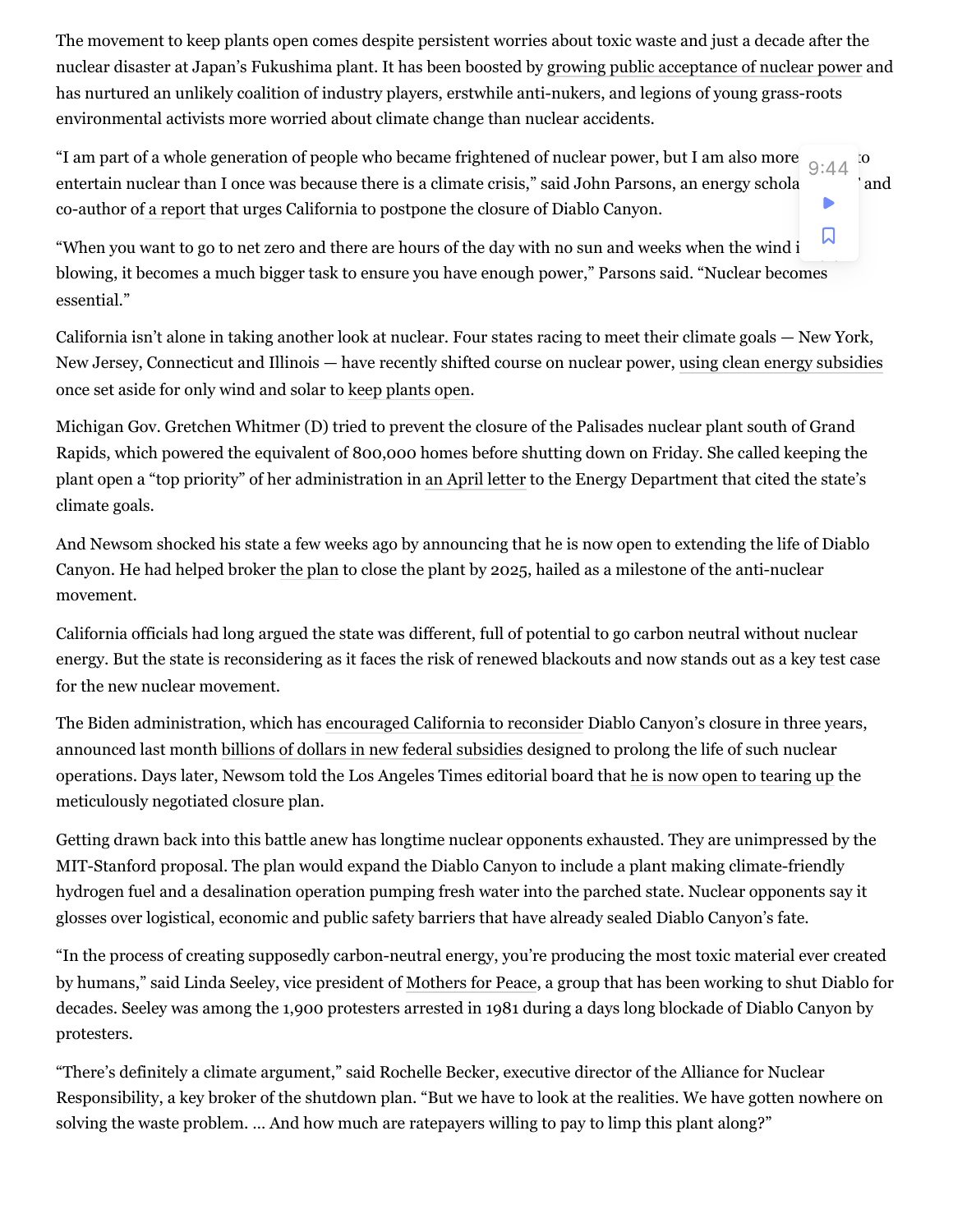Indeed, on the sprawling campus of the Diablo Canyon plant are [58 concrete and steel casks housing nuclear waste](https://diablocanyonpanel.org/decom-topics/spent-fuel-management/), standing upright alongside one another like bowling pins. They are a monument to the federal government's lack of a long-term plan for spent fuel, leaving it scattered among 80 currently operating and decommissioned plants in the United States. Plant opponents, including the Natural Resources Defense Council and Friends of the Earth, charge that Diablo Canyon is particularly dangerous because of the high potential for earthquakes in the area.

Yet rallying opposition is tougher than it once was. Nobody expects another blockade if Newsom and plant operator Pacific Gas & Electric move to keep it open.  $9:44$ 

Anti-nuclear sentiment is fading around the world as lofty goals for renewables confront supply chain disruptions, land use disputes and grid reliability concerns. California passed a law mandating that Diablo's power be replaced entirely by renewable energy. But regulators are still struggling to draft a viable plan.

That has bolstered the case of climate activists like Brazilian model and social media influencer Isabelle Boemeke, whose avant-garde Tik Tok productions [under the moniker "Isodope"](https://i-sodope.com/) espouse the virtues of nuclear power. The last sizable nuclear protest near Diablo Canyon was the one she organized in San Luis Obispo, where dozens of activists demanded the plant stay open.

"For young people, the bias against nuclear power is not so deeply rooted," Boemeke said in an interview. "It is more a hangover from previous generations. They don't have that strong emotional connection someone who grew up the '70s has." Boemeke sees nuclear waste in a very different light from boomers.

"For all the fears people have talked about for decades at this point, it just has not panned out that way," she said. "It sounds scary, but it hasn't turned out to be a huge problem." It's a talking point favored by the pro-nuke intellectuals at the Bay Area's Breakthrough Institute, who note radiation exposure barely factored in the death toll in Fukushima.

Nuclear energy watchdogs call it misleading and dangerous propaganda. The number of individuals who developed chronic disease from exposure at Fukushima and Chernobyl, they say, may never be known. The World Health [Organization concluded that radiation exposure from the 1986 Chernobyl disaster could ultimately lead to 4,000](https://www.who.int/news/item/05-09-2005-chernobyl-the-true-scale-of-the-accident) deaths, even as the official death toll stands at fewer than 50.

The WHO painted a very different picture of Fukushima, where just one death is attributed to exposure. While hundreds died during the chaotic and traumatic evacuation, the agency concluded in 2015 that radiation was not the reason. It reported that the risk of future deaths linked to exposure during the accident is low.

Komanoff said he is still coming to terms with his personal repositioning after working to shut nuclear plants for decades, even if he is hardly alone. One of the nation's most prominent climate activists, Bill McKibben, has similarly shifted his thinking on existing nuclear plants. And dozens of climate and energy scholars have signed on to a letter led by Obama-era energy secretaries Steven Chu and Ernest Moniz urging Newsom not to close Diablo Canyon.

"It was a big part of my identity," Komanoff said of anti-nuclear activism. "If the pace of shoving fossil fuels off the grid and out of the economy were five times faster, I would not have spoken up."

But the economic and safety arguments against nuclear power, he said, have diminished with technology improvements. "In 1985, every operating nuclear plant seemed like an accident waiting to happen," said Komanoff, who is currently the director of the Carbon Tax Center in New York, a nonprofit group that advocates taxing greenhouse gas pollution. "That is just not tenable anymore. It has been 40-plus years without a serious malfunction in the U.S."